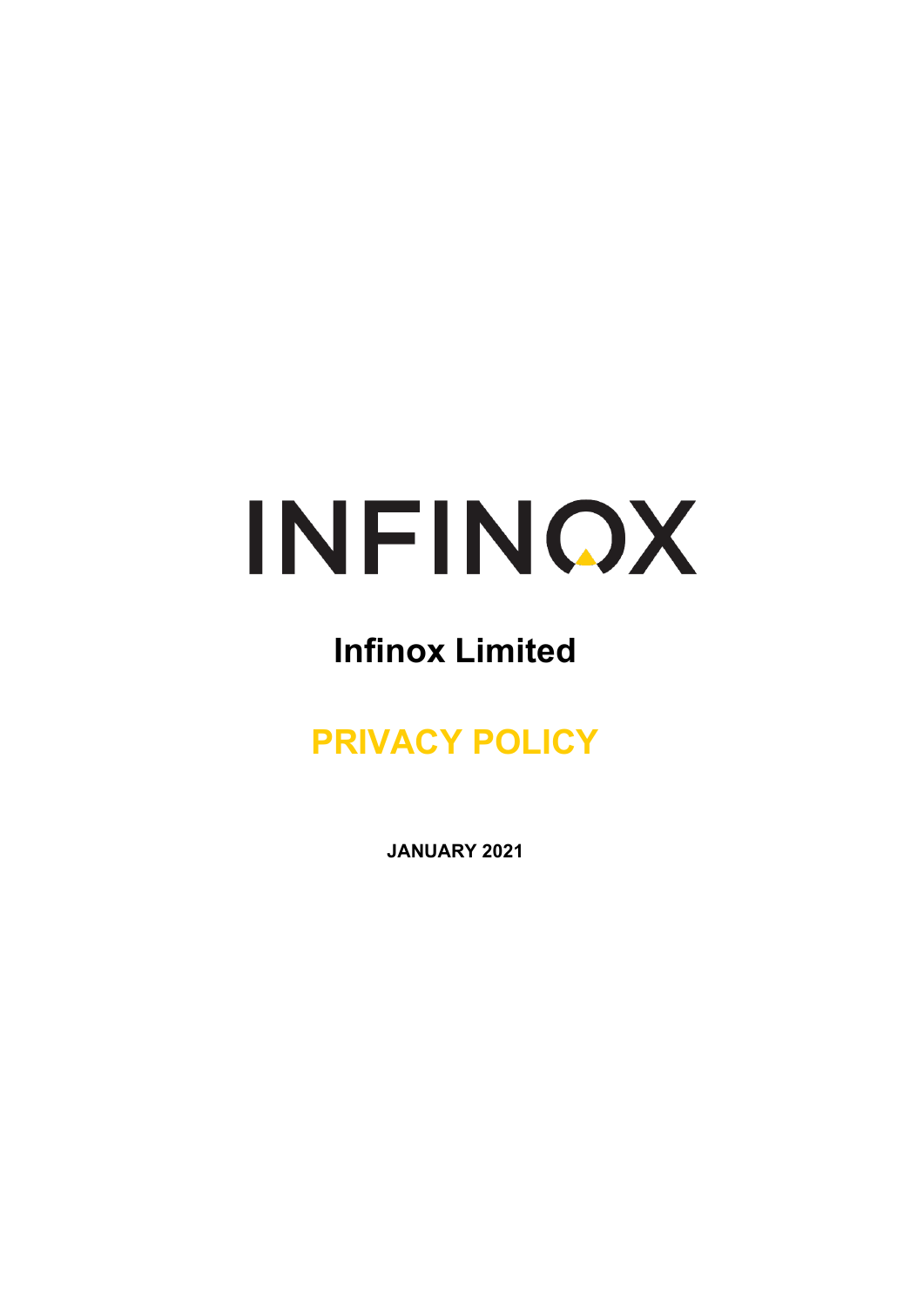

## **CONTENTS**

| Using your information to help in the prevention of and including terrorism and crime 3 |  |
|-----------------------------------------------------------------------------------------|--|
|                                                                                         |  |
|                                                                                         |  |
|                                                                                         |  |
|                                                                                         |  |
|                                                                                         |  |
|                                                                                         |  |
|                                                                                         |  |
|                                                                                         |  |
|                                                                                         |  |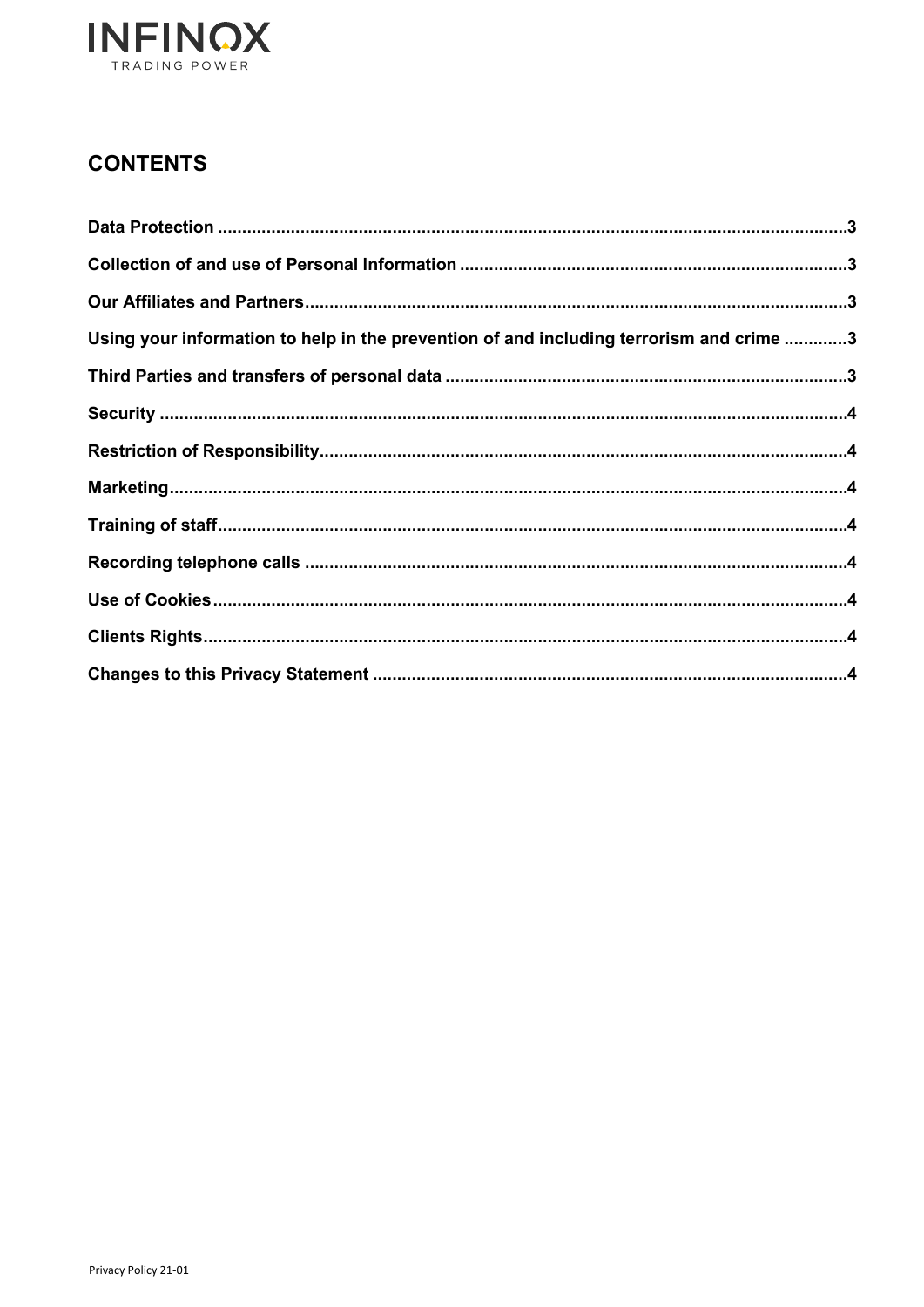

# <span id="page-2-0"></span>**Data Protection**

Infinox Limited ("the Company") and everyone responsible for using data follow strict rules on how personal information can be collected and used. Users must make sure the information is:

- used fairly and lawfully
- used for limited, specifically stated purposes
- used in a way that is adequate, relevant and not excessive
- accurate
- kept for no longer than is absolutely necessary
- handled according to people's data protection rights
- kept safe and secure
- not transferred without adequate protection

The Company is the data controller in respect of the information it gathers from its clients including that obtained via the Company's website ("www.infinox.com"). In accordance with the legislation, the Company views the protection, privacy and the safeguarding of that personal and financial information of clients and Website visitors as a high priority.

This statement outlines the Company's privacy policy and explains how the Company ensures all personal information collected by it remains confidential and how it respects each individual's privacy and safeguards it at all times. By opening an account or by using the Website, clients give their consent to the collection and use of personal information by the Company as explained in this privacy statement.

### <span id="page-2-1"></span>**Collection of and use of Personal Information**

The Company obtain details from each client in order to verify identity and assess appropriateness for opening a trading account. Information collected includes personal names, physical and email addresses, telephone numbers, dates of birth, occupation, passport and other identification details, and personal financial information including annual income and approximate net worth to assess a client's financial positions. In addition, the Company may collect other information in order to better assess a client's particular interests, e.g. for customising websites and general marketing purposes.

### <span id="page-2-2"></span>**Our Affiliates and Partners**

The Company may at times enter into partnerships and alliances which may include joint marketing and affiliate agreements with other companies who offer products and services that might be of value to the Company's clients. The Company may share information with such partners and affiliates if the information is required to provide the product or service a client has requested; or to provide a client the opportunity to participate in the products or services the partner or affiliates offer; and in order to ensure that such products and services meet a client's needs and are delivered in a manner that is useful and relevant. The use of a client's personal information is limited to the purposes identified in the Company's relationship with the partner or affiliate.

# <span id="page-2-3"></span>**Using your information to help in the prevention of and including terrorism and crime**

Where we are required by law, your personal information may also be disclosed to an applicable governmental, regulatory or enforcement authority. These authorities may then use your personal information to investigate and act on any breach of law or regulatory rules in accordance with their procedures.

## <span id="page-2-4"></span>**Third Parties and transfers of personal data**

The Company does not sell, license, lease or otherwise disclose any client's personal information to any third party for any reason, except in the following circumstances:

- where required by regulatory, law enforcement or other government authorities:
- when necessary to protect the Company's rights or property;
- to help improve services to clients where the Company may engage another business to help carry out some internal functions such as account processing, order fulfilment, customer service, client satisfaction surveys or other support services or data collection activities relevant to the Company's business.

Information may be processed by staff who work for the Company or for one the Company's suppliers. The Company may also provide a party with client information from a Company database to help analyse and identify client needs and notify clients of product and service offerings. Use of the information shared is strictly limited to the performance of the task of the Company's requests and for no other purpose.

All third parties with whom the Company shares personal information are required to protect personal information in a manner similar to how the Company protects personal information.